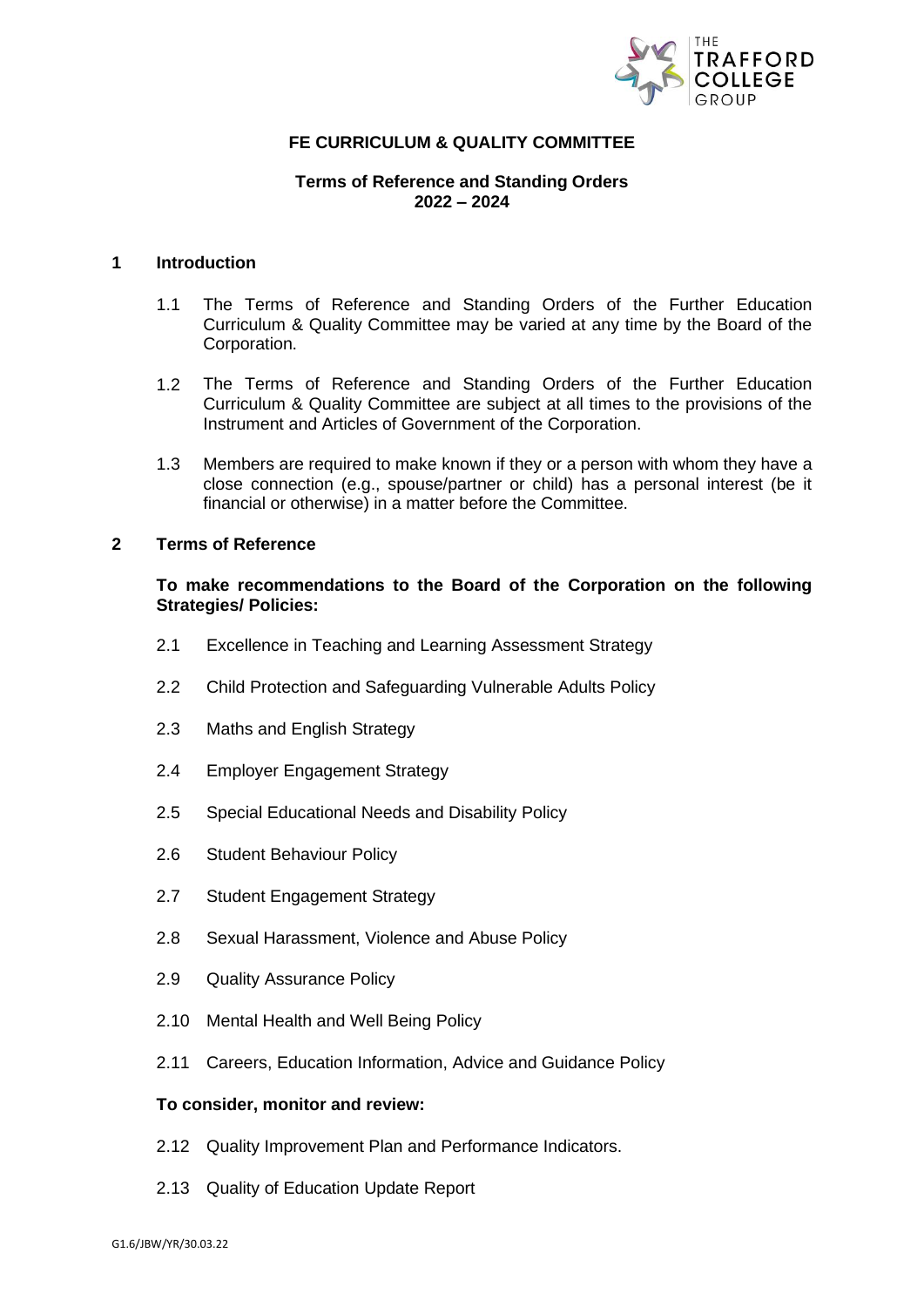- 2.14 Student Governors Update Report
- 2.15 Curriculum Development Area Review (CDAR) Update Reports and Performance Management Reviews
- 2.16 Student Experience Update Report
- 2.17 Maths and English Update Report
- 2.18 Achievement and Outcomes Report
- 2.19 Student Support Update Report
- 2.20 Annual Review of Student Charter

### **3 Membership**

3.1 The Committee shall comprise 11 members of the Board of the Corporation, including the Student Governors and shall be entitled to invite the Corporation's advisers or other third parties to attend meetings of the Committee as appropriate (such persons shall not be entitled to vote at meetings but shall be entitled to speak).

The Deputy Student Governors will be invited to attend all meetings but will not be members of the Committee.

- 3.2 The Corporation Secretary shall act as Secretary to the Committee.
- 3.3 The Committee shall meet as many times as it considers appropriate during an academic year but at least once a term.

# **4 Term of Office**

- 4.1 The term of office of members will normally be four years unless determined otherwise by the Corporation.
- 4.2 A member of the Committee may resign from membership by giving notice in writing to the Corporation Secretary.
- 4.3 A vacancy which arises during the period of office will be filled by the appointment of a new member by the Corporation.

### **5 Appointment of Chairperson and Vice Chairperson**

- 5.1 The members of the Committee will appoint a Chairperson and Vice Chairperson from amongst their number subject to them being members of the Corporation.
- 5.2 The Chairperson and Vice Chairperson shall hold office for at least two years. Normally the period of office will commence at the first meeting of the academic year.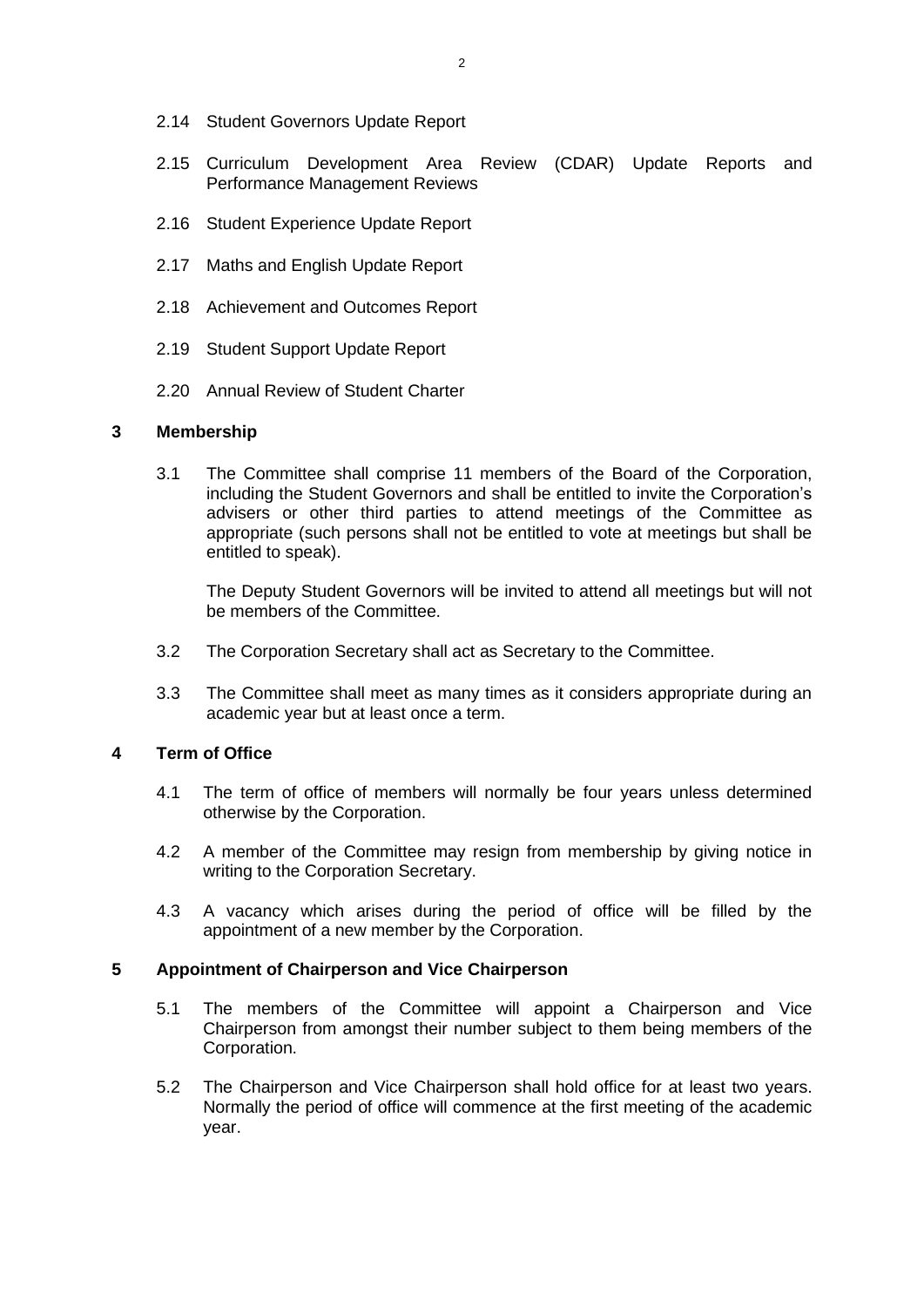- 5.3 If both the Chairperson and Vice Chairperson are absent from any meeting of the Committee, the members of the Committee present shall choose one of the Committee to act as Chairperson of that meeting having regard to the provisions of paragraph 5.1.
- 5.4 The Chairperson and Vice Chairperson may resign, at any time, their respective office by notice in writing to the Corporation Secretary.
- 5.5 The Chairperson and Vice Chairperson retiring at the end of their respective term of office shall be eligible for reappointment.

# **6 Quorum**

- 6.1 Meetings of the Committee shall be quorate if 4 or more members are present.
- 6.2 If the number of members of the Committee assembled for a meeting does not constitute a quorum thereof, the meeting shall not be held. If in the course of a meeting the number of members present ceases to constitute a quorum, the meeting shall be terminated forthwith.
- 6.3 If for the lack of a quorum, a meeting cannot be held or, as the case may be, cannot continue, the Chairperson shall, if he/ she thinks fit, cause a special meeting to be summoned as soon as practicable

# **7 Proceedings of Meetings**

- 7.1 Every matter to be decided at a meeting shall be determined by a majority of the votes of the members present and voting on the question. Where there is an equal division of votes the Chairperson of the meeting shall have a second or casting vote.
- 7.2 No resolution of the Committee may be rescinded or varied at a subsequent meeting of the Committee unless consideration of the rescission or variation is a specific item of business on the agenda for that meeting.
- 7.3 The proceedings of the meetings of the Committee will be recorded in the minutes produced by the Clerk to the Committee. Minutes of meetings (regardless of whether or not they have been confirmed as being a true record) will be presented to the subsequent meeting of the Corporation.
- 7.4 The minutes of every meeting of the FE Quality Committee will be presented to the Board of the Corporation at the next available opportunity. The Chairperson of the Committee will provide members of the Board of the Corporation with a verbal report of the meetings considerations and key matters.

# **8 Secretary to the FE Curriculum & Quality Committee**

8.1 The Secretary to the Committee will be the Corporation Secretary